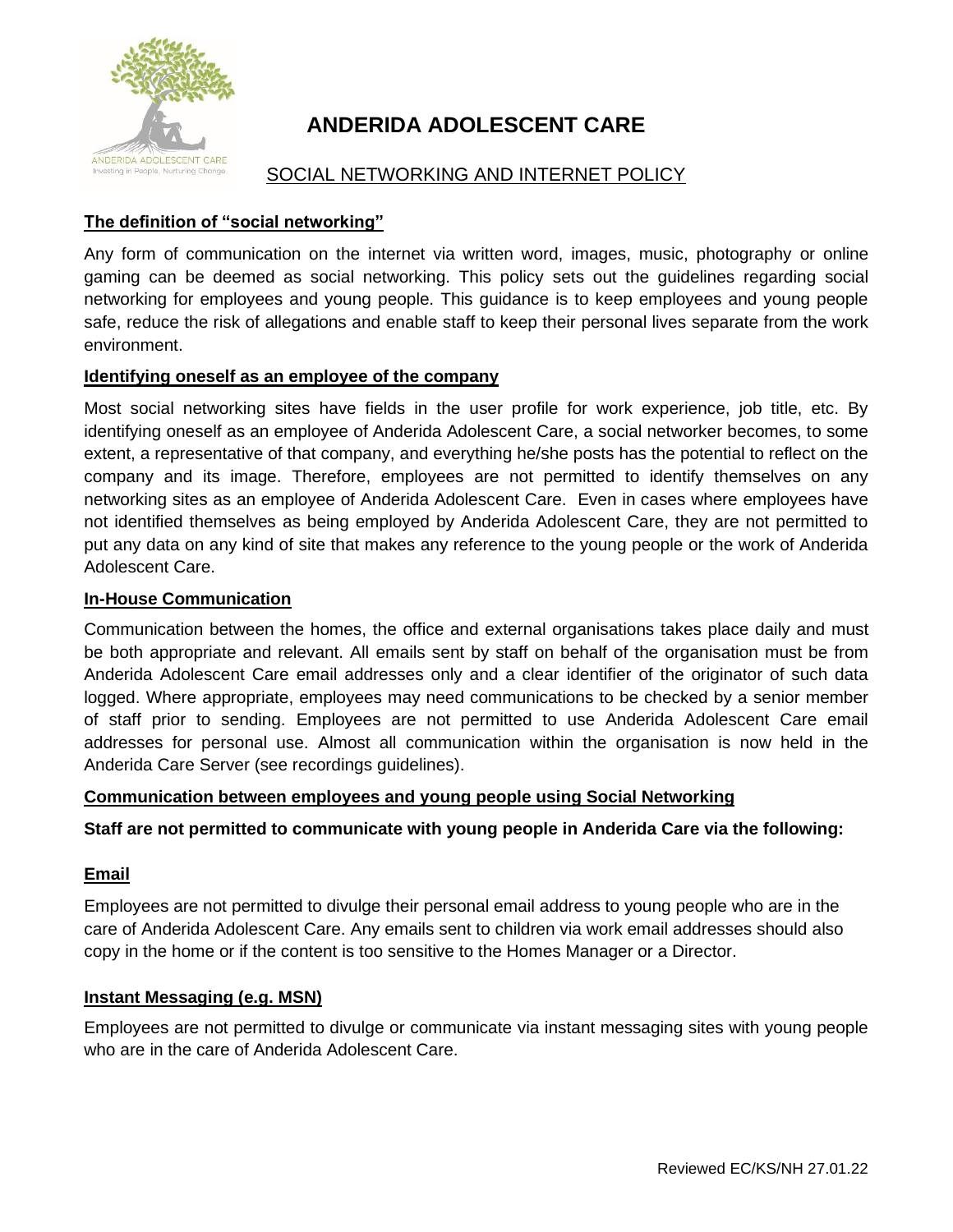#### **Social networking sites (e.g. Facebook, Twitter, Instagram, Snapchat etc.)**

Employees are not permitted to send or accept friend requests from young persons within Anderida Adolescent Care, unless the young person has moved on to independence and has turned 21 years of age. If the young person is 21 and living independently, contact is only permitted if the young person has initiated it and even then, is not advised by Anderida. Any employee who decides to communicate with a young person under these circumstances must take individual responsibility for the communication as it is not within the remit of the organisation.

Staff are not permitted to communicate with the young people in their care through any social networking sites.

Privacy settings on any employees networking profiles should be set so that young people cannot find their profile. Employees should speak to their supervisors or their social network provider if they need assistance with how to do this.

When posting on any profiles or status updates, employees must adhere to data protection laws and respect the confidentiality of the young people and the company.

Staff are not permitted to display any sexually explicit material on any social networking site or send any such material to other employees as this could be construed as sexual harassment. Staff should think very carefully about the appropriateness of what they post in general, remarks that are considered discriminatory, bullying, harassment or offensive in other ways may be referred to team mangers to review with you and consider your job role.

## **EMPLOYEES SHOULD NEVER BE ON ANY SOCIAL NETWORKING SITES DURING WORKING HOURS, EITHER ON A PC OR THEIR MOBILE PHONES.**

#### **YOUNG PEOPLE AND APPS**

With the development of the internet and advancement of social networking apps it is important that all staff are aware of the different forms of communication apps and picture messaging available to young people and the risks these may cause to their safety.

Many apps now use location services as a standard feature to help connect users and at times you may not even be aware this is happening. Apps such as 'Snapchat', 'Instagram' and 'Facebook' are only a few we know about that this feature applies. In particular, Snapchat has a Map feature which shows the users location clearly and as detailed as the road they are stood on, which can be seen all over the world.

Anonymous communication apps are a growing concern in our digital world and increasingly causing risk to our young people. Apps such as 'Yikyak', 'Ask.fm' and 'Whisper' are again only a few we are aware of where it is encouraged for anyone and everyone to speak anonymously and divulge in secrets. This has led to untraceable cyberbullying or trolling and suicide. Other apps such as 'Bluewhale' have also been linked to an increase in suicidal rates of its users of all ages even as young as 12.